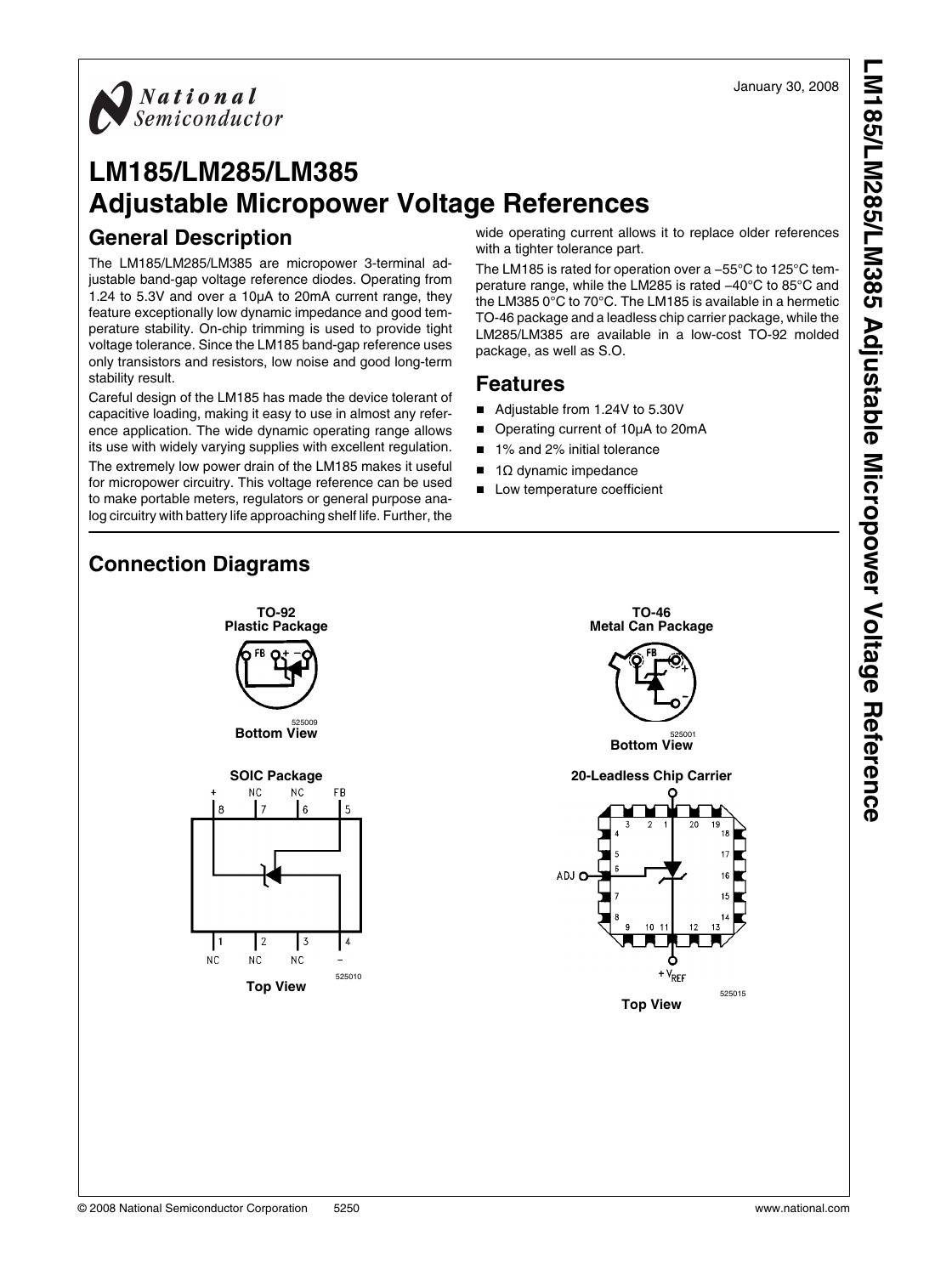# LM185/LM285/LM385 **LM185/LM285/LM385**

### **Ordering Information**

| Package                             |                                    | <b>Temperature Range</b> |          | <b>NSC</b><br><b>Drawing</b> |
|-------------------------------------|------------------------------------|--------------------------|----------|------------------------------|
| $-55^{\circ}$ C to 125 $^{\circ}$ C | $-40^{\circ}$ C to 85 $^{\circ}$ C | 0°C to 70°C              |          |                              |
|                                     | LM185BH                            |                          |          |                              |
| TO-46                               | LM185BH/883                        |                          |          | H <sub>03</sub> H            |
|                                     | LM185BYH                           |                          |          |                              |
|                                     | LM185BYH/883                       |                          |          |                              |
|                                     |                                    | LM285BXZ                 | LM385BXZ |                              |
| TO-92                               |                                    | LM285BYZ                 | LM385BYZ |                              |
|                                     |                                    | LM285Z                   | LM385BZ  | Z03A                         |
|                                     |                                    |                          | LM385Z   |                              |
|                                     |                                    | LM285M                   | LM385M   |                              |
| 8-Pin SOIC                          |                                    | LM285BYM                 | LM385BM  | M08A                         |
| 20-Leadless Chip<br>Carrier         | LM185BE/883                        |                          |          | <b>E20A</b>                  |

### **Block Diagram**



## **Typical Applications**







 $V_{OUT} = 1.24 \left(\frac{R3}{R2} + 1\right)$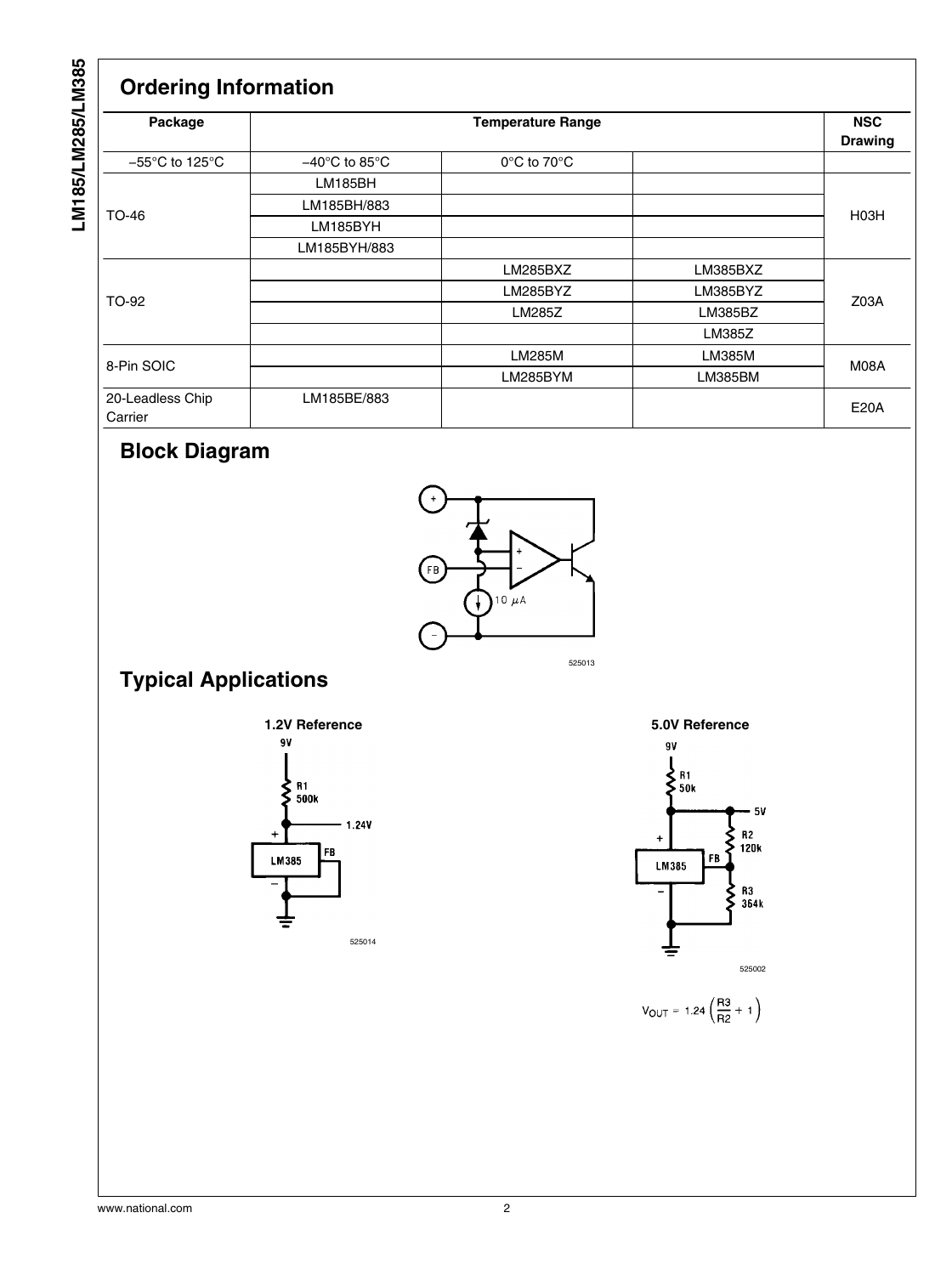### **Absolute Maximum Ratings (Note [1\)](#page-3-0)**

**If Military/Aerospace specified devices are required, please contact the National Semiconductor Sales Office/ Distributors for availability and specifications.**

| (Note 2)                             |                                     | TO-46 Package (10 sec.)                                           |
|--------------------------------------|-------------------------------------|-------------------------------------------------------------------|
| <b>Reverse Current</b>               | 30 <sub>m</sub> A                   | SO Package                                                        |
| <b>Forward Current</b>               | 10 <sub>m</sub> A                   | Vapor Phase (60 sec.)                                             |
| Operating Temperature Range (Note 3) |                                     | Infrared (15 sec.)                                                |
| LM185 Series                         | $-55^{\circ}$ C to 125 $^{\circ}$ C | See An-450 "Surface Mounting Metho                                |
| LM285 Series                         | $-40^{\circ}$ C to 85 $^{\circ}$ C  | on Product Reliability" for other metho<br>surface mount devices. |
| LM385 Series                         | $0^{\circ}$ C to 70 $^{\circ}$ C    |                                                                   |

#### **Electrical Characteris**

|                                                                                                                                                                                                   | שטוושטנטו טעוטט טוווטט<br>specifications. |          |                   |               |            | TO-92 Package (10 sec.)<br>TO-46 Package (10 sec.) |                 |                       |               |              | $260^{\circ}$ C<br>$300^{\circ}$ C |  |  |
|---------------------------------------------------------------------------------------------------------------------------------------------------------------------------------------------------|-------------------------------------------|----------|-------------------|---------------|------------|----------------------------------------------------|-----------------|-----------------------|---------------|--------------|------------------------------------|--|--|
|                                                                                                                                                                                                   |                                           |          | 30 <sub>m</sub> A |               | SO Package |                                                    |                 |                       |               |              | $215^{\circ}$ C                    |  |  |
| 10 <sub>m</sub> A<br>Infrared (15 sec.)<br>ote 3)<br>See An-450 "Surface Mounting Methods and Their Effect                                                                                        |                                           |          |                   |               |            |                                                    |                 | Vapor Phase (60 sec.) |               |              |                                    |  |  |
| $-55^{\circ}$ C to 125 $^{\circ}$ C<br>on Product Reliability" for other methods of soldering<br>$-40^{\circ}$ C to 85 $^{\circ}$ C<br>surface mount devices.<br>$0^{\circ}$ C to 70 $^{\circ}$ C |                                           |          |                   |               |            |                                                    |                 |                       |               |              |                                    |  |  |
|                                                                                                                                                                                                   | stics                                     | (Note 4) |                   |               |            |                                                    |                 |                       |               |              |                                    |  |  |
|                                                                                                                                                                                                   |                                           |          | LM185, LM285      |               |            |                                                    |                 | <b>LM385</b>          |               |              |                                    |  |  |
|                                                                                                                                                                                                   | LM185BX,<br><b>LM185BY</b>                |          |                   |               |            |                                                    | <b>LM385BX,</b> |                       |               |              |                                    |  |  |
|                                                                                                                                                                                                   | LM185B,<br>LM285BX,                       |          | <b>LM285</b>      |               |            | <b>LM385BY</b>                                     |                 |                       | <b>LM385</b>  | <b>Units</b> |                                    |  |  |
|                                                                                                                                                                                                   | <b>LM285BY</b><br>Typ                     |          |                   |               |            |                                                    |                 |                       |               | (Limit)      |                                    |  |  |
|                                                                                                                                                                                                   |                                           |          |                   |               |            | <b>Typ</b>                                         |                 |                       |               |              |                                    |  |  |
|                                                                                                                                                                                                   |                                           | Tested l | <b>Design</b>     | <b>Tested</b> | Design     |                                                    | Tested          | Design                | <b>Tested</b> | Design       |                                    |  |  |

Soldering Information

ESD Susceptibility (Note [8\)](#page-3-0) 2kV Storage Temperature −55°C to 150°C

|                        |                                                  | LM185, LM285<br><b>LM385</b> |                            |                |              |                 |                |                            |             |               |             |                 |
|------------------------|--------------------------------------------------|------------------------------|----------------------------|----------------|--------------|-----------------|----------------|----------------------------|-------------|---------------|-------------|-----------------|
|                        |                                                  |                              | <b>LM185BX,</b><br>LM185B, | <b>LM185BY</b> | <b>LM285</b> |                 |                | LM385BX,<br><b>LM385BY</b> |             | LM385         |             |                 |
| <b>Parameter</b>       | <b>Conditions</b>                                |                              | LM285BX,                   |                |              |                 |                |                            |             |               |             | <b>Units</b>    |
|                        |                                                  | <b>Typ</b>                   |                            | <b>LM285BY</b> |              |                 | <b>Typ</b>     |                            |             |               |             | (Limit)         |
|                        |                                                  |                              |                            | Tested Design  |              | Tested   Design |                | <b>Tested</b>              | Design      | <b>Tested</b> | Design      |                 |
|                        |                                                  |                              | Limit                      | Limit          | Limit        | Limit           |                | Limit                      | Limit       | Limit         | Limit       |                 |
|                        |                                                  |                              | (Note<br>5)                | (Note<br>6)    | (Note<br>5)  | (Note<br>6)     |                | (Note<br>5)                | (Note<br>6) | (Note<br>5)   | (Note<br>6) |                 |
| Reference              |                                                  | 1.240                        | 1.252                      |                | 1.265        | 1.270           | 1.240          | 1.252                      | 1.255       | 1.265         | 1.270       | $\mathsf{V}$    |
| Voltage                | $I_R = 100 \mu A$                                |                              |                            |                |              |                 |                |                            |             |               |             |                 |
|                        |                                                  |                              | 1.255                      |                |              |                 |                |                            |             |               |             | (max)<br>$\vee$ |
|                        |                                                  |                              | 1.228<br>1.215             |                | 1.215        | 1.205           |                | 1.228                      | 1.215       | 1.215         | 1.205       | (min)           |
| Reference              | $I_{MIN}$ < $I_R$ < 1mA                          | 0.2                          | 1                          | 1.5            | $\mathbf{1}$ | 1.5             | 0.2            | $\mathbf{1}$               | 1.5         | 1             | 1.5         | mV              |
| Voltage                |                                                  |                              |                            |                |              |                 |                |                            |             |               |             |                 |
| Change with<br>Current | 1mA < $I_R$ < 20mA                               | 4                            | 10                         | 20             | 10           | 20              | 5              | 15                         | 25          | 15            | 25          | (max)           |
| Dynamic                | $f =$<br>$I_{\rm B} = 100 \mu A$ ,               |                              |                            |                |              |                 |                |                            |             |               |             |                 |
| Output                 | 100Hz                                            |                              |                            |                |              |                 |                |                            |             |               |             |                 |
| Impedance              | $I_{AC} = 0.1 I_{R}$<br>$V_{OUT} =$<br>$V_{REF}$ | 0.3                          |                            |                |              |                 | 0.4            |                            |             |               |             | Ω               |
|                        | $V_{OUT} =$<br>5.3V                              | 0.7                          |                            |                |              |                 | 1              |                            |             |               |             |                 |
| Reference              | $I_{\rm B} = 100 \mu A$                          |                              |                            |                |              |                 |                |                            |             |               |             | mV              |
| Voltage<br>Change with |                                                  |                              | 3                          | 6              | 3            | 6               | $\overline{c}$ | 5                          | 10          | 5             | 10          |                 |
| Output                 |                                                  | 1                            |                            |                |              |                 |                |                            |             |               |             | (max)           |
| Voltage                |                                                  |                              |                            |                |              |                 |                |                            |             |               |             |                 |
| Feedback<br>Current    |                                                  | 13                           | 20                         | 25             | 20           | 25              | 16             | 30                         | 35          | 30            | 35          | nA<br>(max)     |
| Minimum                | $V_{OUT} = V_{REF}$                              | 6                            | 9                          | 10             | 9            | 10              | $\overline{7}$ | 11                         | 13          | 11            | 13          | μA              |
| Operating              |                                                  |                              |                            |                |              |                 |                |                            |             |               |             |                 |
| Current (see           | $V_{OUT} = 5.3V$                                 | 30                           | 45                         | 50             | 45           | 50              | 35             | 55                         | 60          | 55            | 60          | (max)           |
| curve)                 |                                                  |                              |                            |                |              |                 |                |                            |             |               |             |                 |
| Output<br>Wideband     | $I_B$ = 100µA, 10Hz < f <<br>10kHz               |                              |                            |                |              |                 |                |                            |             |               |             |                 |
| Noise                  | $V_{OUT} = V_{REF}$                              | 50                           |                            |                |              |                 | 50             |                            |             |               |             | $\mu V_{rms}$   |
|                        | $V_{OUT} = 5.3V$                                 | 170                          |                            |                |              |                 | 170            |                            |             |               |             |                 |
|                        |                                                  |                              |                            |                |              |                 |                |                            |             |               |             |                 |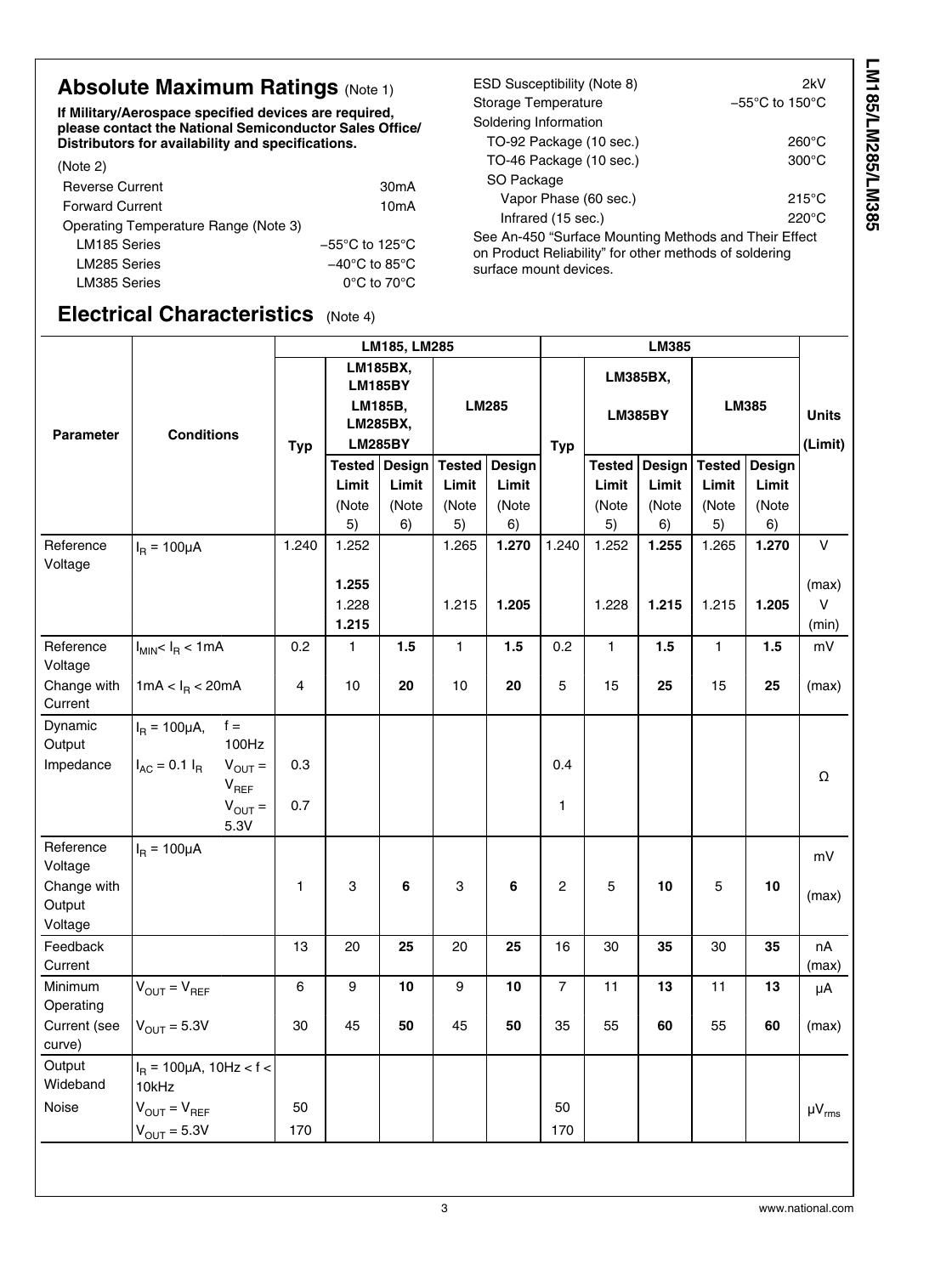<span id="page-3-0"></span>

|                        |                                      |               |     |                                                                            | LM185, LM285 |               |               |            |                            | <b>LM385</b> |               |        |                         |  |  |  |
|------------------------|--------------------------------------|---------------|-----|----------------------------------------------------------------------------|--------------|---------------|---------------|------------|----------------------------|--------------|---------------|--------|-------------------------|--|--|--|
| <b>Parameter</b>       | <b>Conditions</b>                    |               | Typ | LM185BX,<br><b>LM185BY</b><br>LM185B,<br><b>LM285BX,</b><br><b>LM285BY</b> |              | <b>LM285</b>  |               | <b>Typ</b> | LM385BX,<br><b>LM385BY</b> |              | LM385         |        | <b>Units</b><br>(Limit) |  |  |  |
|                        |                                      |               |     | <b>Tested</b>                                                              | Design       | <b>Tested</b> | <b>Design</b> |            | <b>Tested</b>              | Design       | <b>Tested</b> | Design |                         |  |  |  |
|                        |                                      |               |     | Limit                                                                      | Limit        | Limit         | Limit         |            | Limit                      | Limit        | Limit         | Limit  |                         |  |  |  |
|                        |                                      |               |     | (Note                                                                      | (Note        | (Note         | (Note         |            | (Note                      | (Note        | (Note         | (Note  |                         |  |  |  |
|                        |                                      |               |     | 5)                                                                         | 6)           | 5)            | 6)            |            | 5)                         | 6)           | 5)            | 6)     |                         |  |  |  |
| Average<br>Temperature | $I_{\rm B} = 100 \mu A$              | X Suffix      |     | 30                                                                         |              |               |               |            | 30                         |              |               |        | ppm/°<br>c              |  |  |  |
| Coefficient            |                                      | Y Suffix      |     | 50                                                                         |              |               |               |            | 50                         |              |               |        | (max)                   |  |  |  |
| (Note 7)               |                                      |               |     |                                                                            |              |               |               |            |                            |              |               |        |                         |  |  |  |
|                        |                                      | All<br>Others |     |                                                                            | 150          |               | 150           |            |                            | 150          |               | 150    |                         |  |  |  |
| Long Term<br>Stability | $IB$ = 100µA, T = 1000<br>Hr,        |               | 20  |                                                                            |              |               |               | 20         |                            |              |               |        | ppm                     |  |  |  |
|                        | $T_A = 25^{\circ}C \pm 0.1^{\circ}C$ |               |     |                                                                            |              |               |               |            |                            |              |               |        |                         |  |  |  |

**Note 1:** Absolute Maximum Ratings indicate limits beyond which damage to the device may occur. Operating Ratings indicate conditions for which the device is intended to be functional, but do not guarantee specific performance limits. For guaranteed specifications and test conditions, see the Electrical Characteristics. The guaranteed specifications apply only for the test conditions listed.

**Note 2:** Refer to RETS185H for military specifications.

**Note 3:** For elevated temperature operation, T<sub>J</sub>max is:

| LM285<br>LM385                          | 125°C<br>$100^{\circ}$ C      |                  |                   |
|-----------------------------------------|-------------------------------|------------------|-------------------|
| <b>Thermal Resistance</b>               | TO-92                         | TO-46            | $SO-8$            |
| $\theta_{14}$ (Junction to Ambient)     | $180^{\circ}$ C/W (0.4 leads) | 440°C/W          | $165^{\circ}$ C/W |
|                                         | 170°C/W (0.125 leads)         |                  |                   |
| $\theta_{\text{JC}}$ (Junction to Case) | N/A                           | $80^{\circ}$ C/W | N/A               |

LM185 150°C

Note 4: Parameters identified with boldface type apply at temperature extremes. All other numbers apply at T<sub>A</sub> = T<sub>J</sub> = 25°C. Unless otherwise specified, all parameters apply for  $V_{REF} < V_{OUT} < 5.3V$ .

**Note 5:** Guaranteed and 100% production tested.

**Note 6:** Guaranteed, but not 100% production tested. These limits are not to be used to calculate average outgoing quality levels.

Note 7: The average temperature coefficient is defined as the maximum deviation of reference voltage at all measured temperatures from T<sub>MIN</sub> to T<sub>MAX</sub>, divided by T<sub>MAX</sub> – T<sub>MIN</sub>. The measured temperatures are –55, –40, 0, 25, 70, 85, 125°C.

**Note 8:** The human body model is a 100 pF capacitor discharged through a 1.5 kΩ resistor into each pin.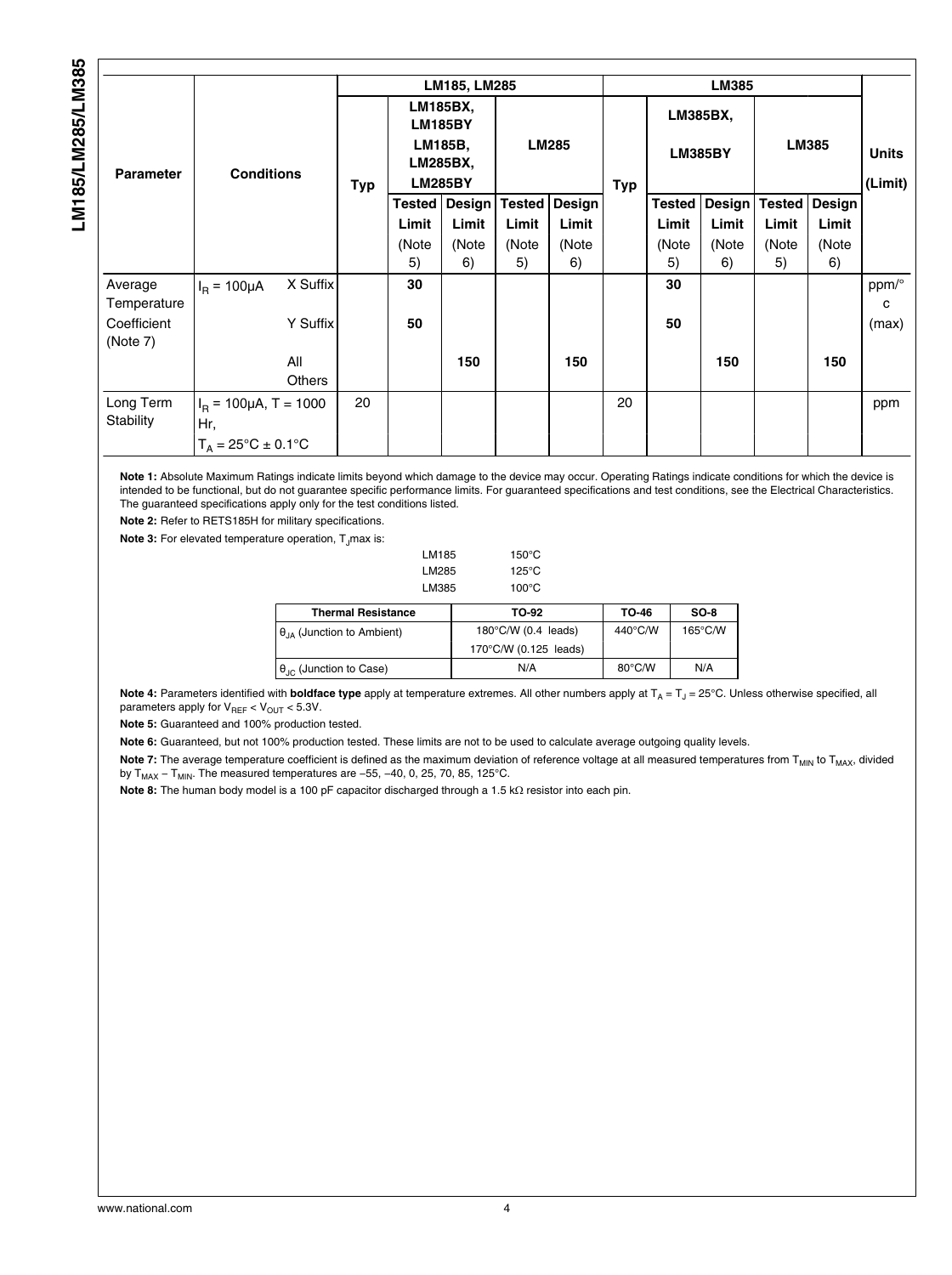

#### **Typical Performance Characteristics Temperature Drift of 3 Representative Units** 1.260  $\frac{1}{18}$  = 100  $\mu$ A REFERENCE VOLTAGE (V) 1.250  $1.240$ 1.230 1.220  $-55 - 35 - 15$  5 25 45 65 85 105 125 TEMPERATURE (°C) 525016 **Minimum Operating Current** 80 70 **WORST** MINIMUM CURRENT (AA) 60 CASE **LM385** 50 WORS1 40 CASE LM185 30 20 TYP @ 25°C 10  $\pmb{0}$  $\overline{2}$  $\overline{\mathbf{3}}$ 5  $6$ 1  $\ddot{\phantom{a}}$  $\ddot{\phantom{1}}$ **OUTPUT VOLTAGE (V)** 525018 **Reverse Characteristics**  $10$ **THUL** т Vout .<br>Vref OUTPUT VOLTAGE CHANGE (mV)  $\boldsymbol{8}$ יפ ו  $\ddot{\mathbf{6}}$  $\ddot{\phantom{a}}$  $\overline{2}$  $\mathbf{0}$  $-2$  $0.01$  $0.1$  $10$ 100 1 **REVERSE CURRENT (mA)**



525020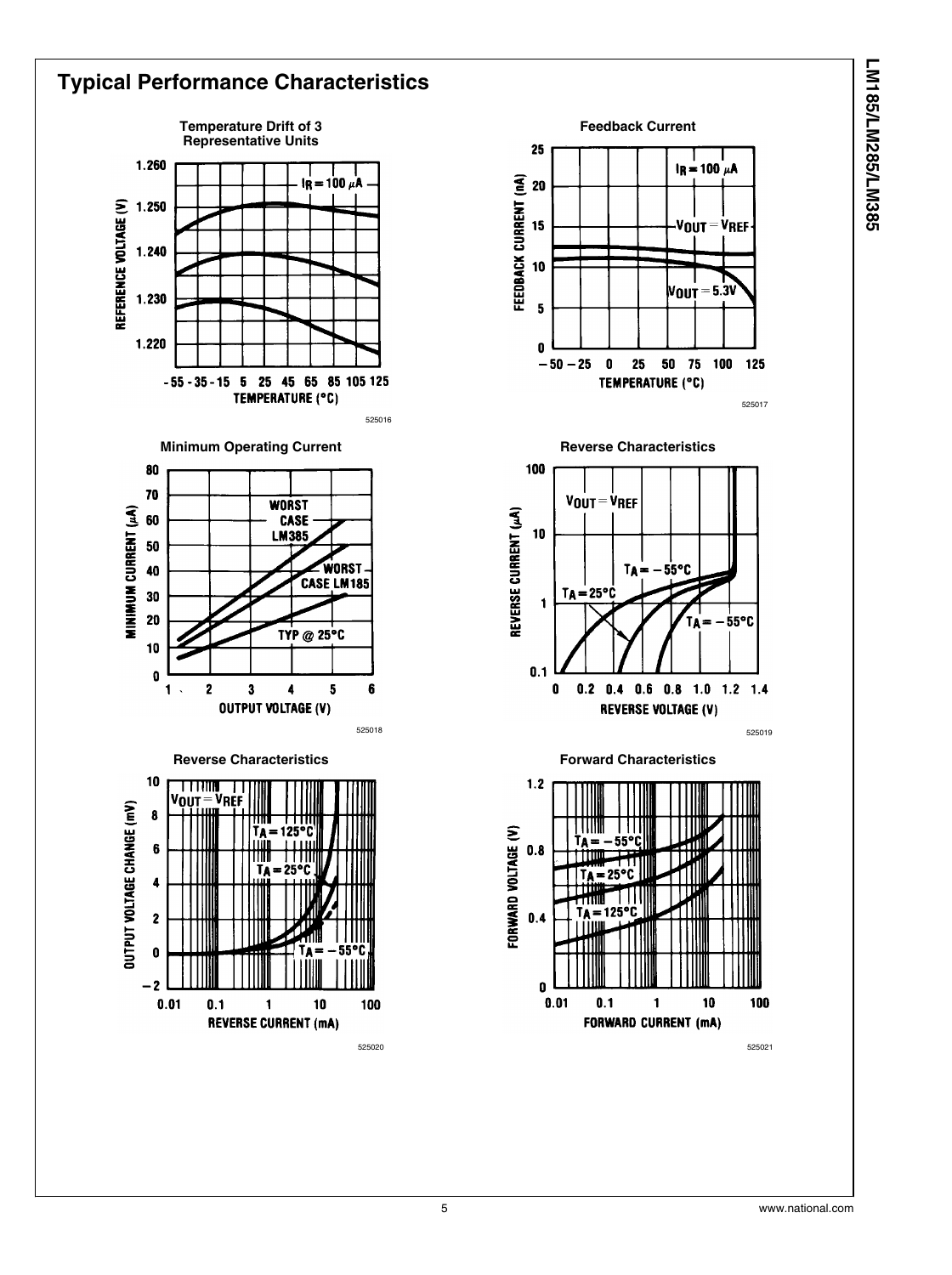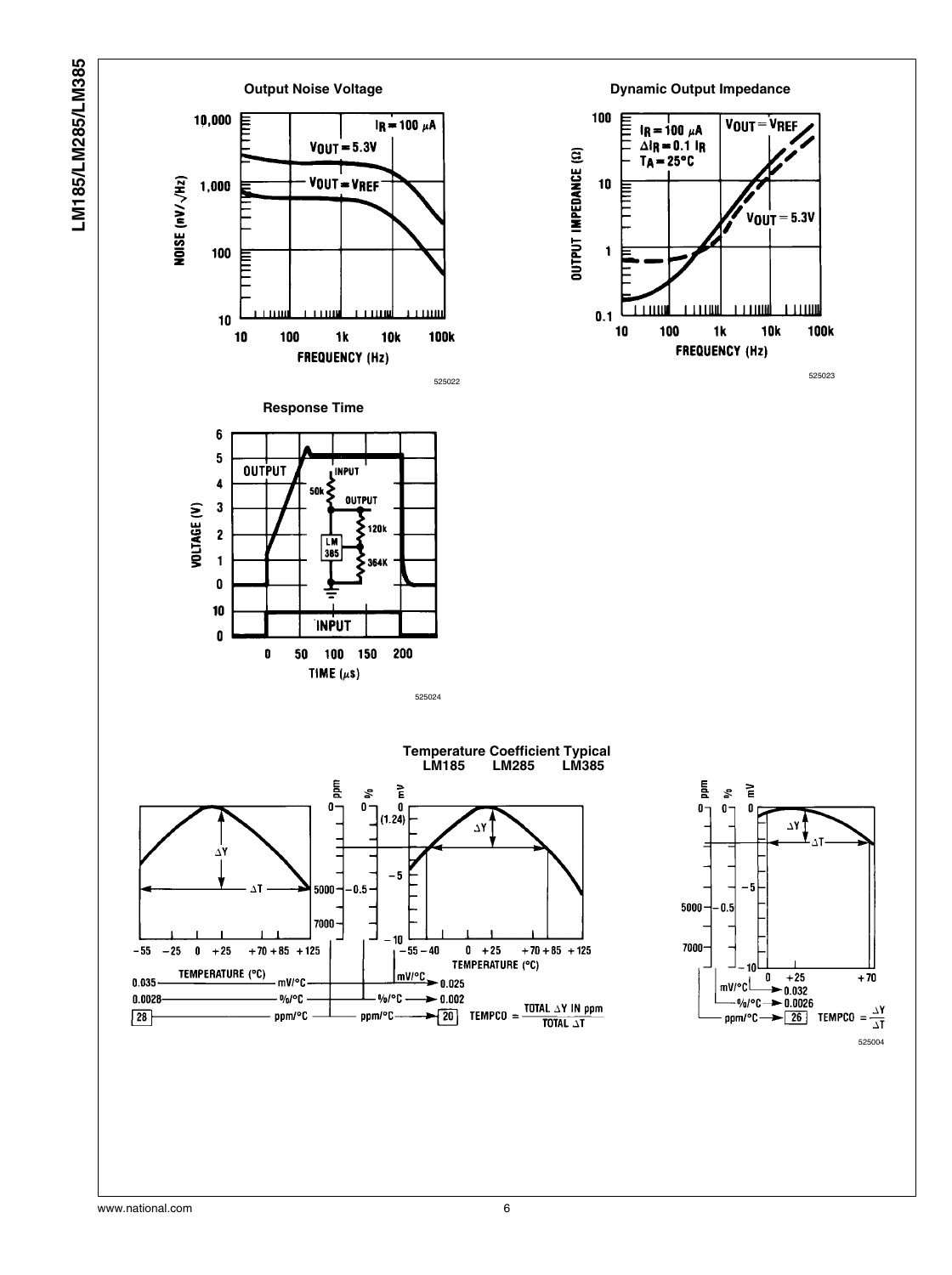# LM185/LM285/LM385 **LM185/LM285/LM385**

## **Typical Applications**



#### **25V Low Current Shunt Regulator**



525027



**200 mA Shunt Regulator**



7 www.national.com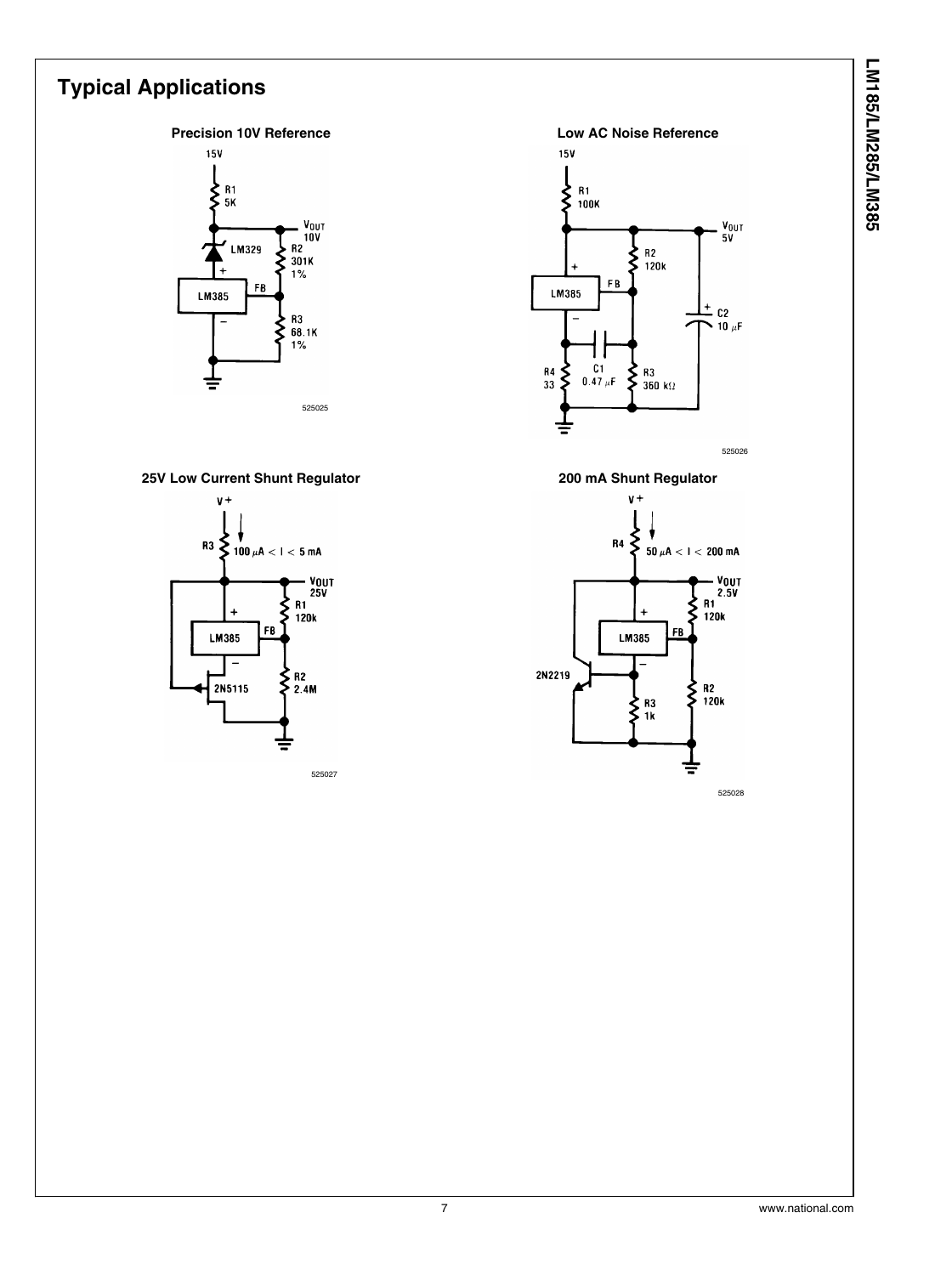



525030







525034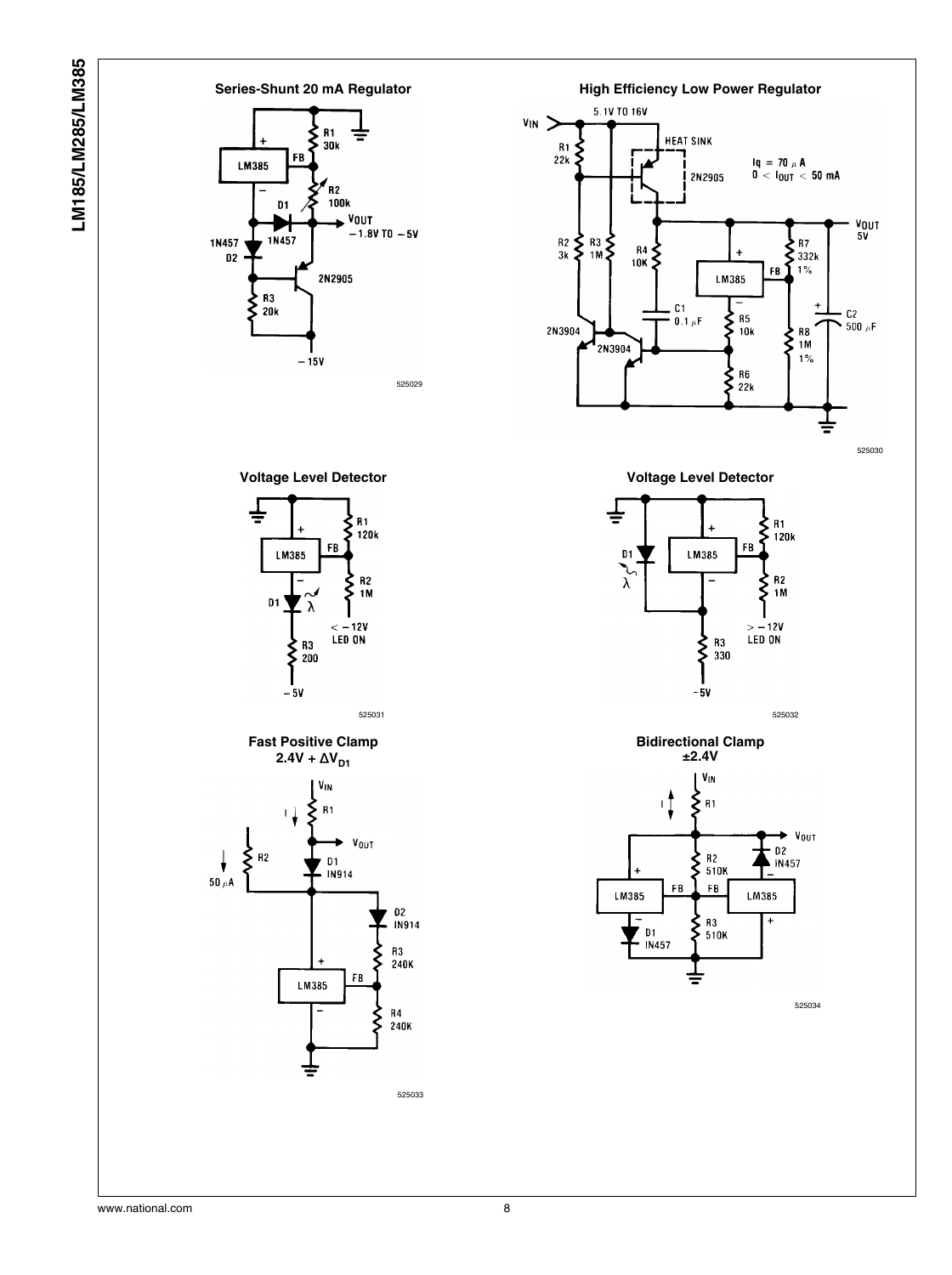LM185/LM285/LM385 **LM185/LM285/LM385**

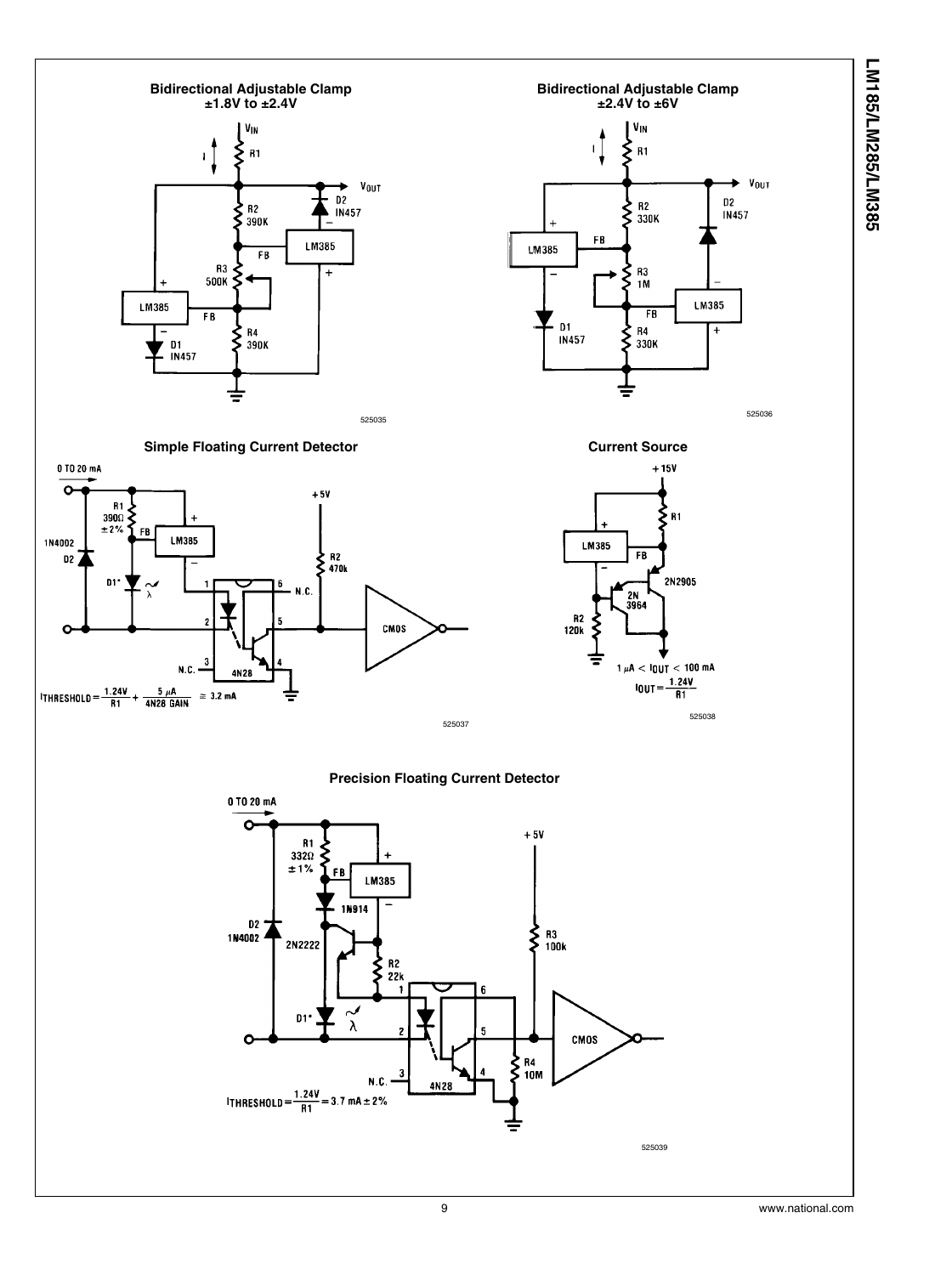\*D1 can be any LED, V<sub>F</sub>=1.5V to 2.2V at 3 mA. D1 may act as an indicator. D1 will be on if I<sub>THRESHOLD</sub> falls below the threshold current, except with I=O.





**Schematic Diagram**

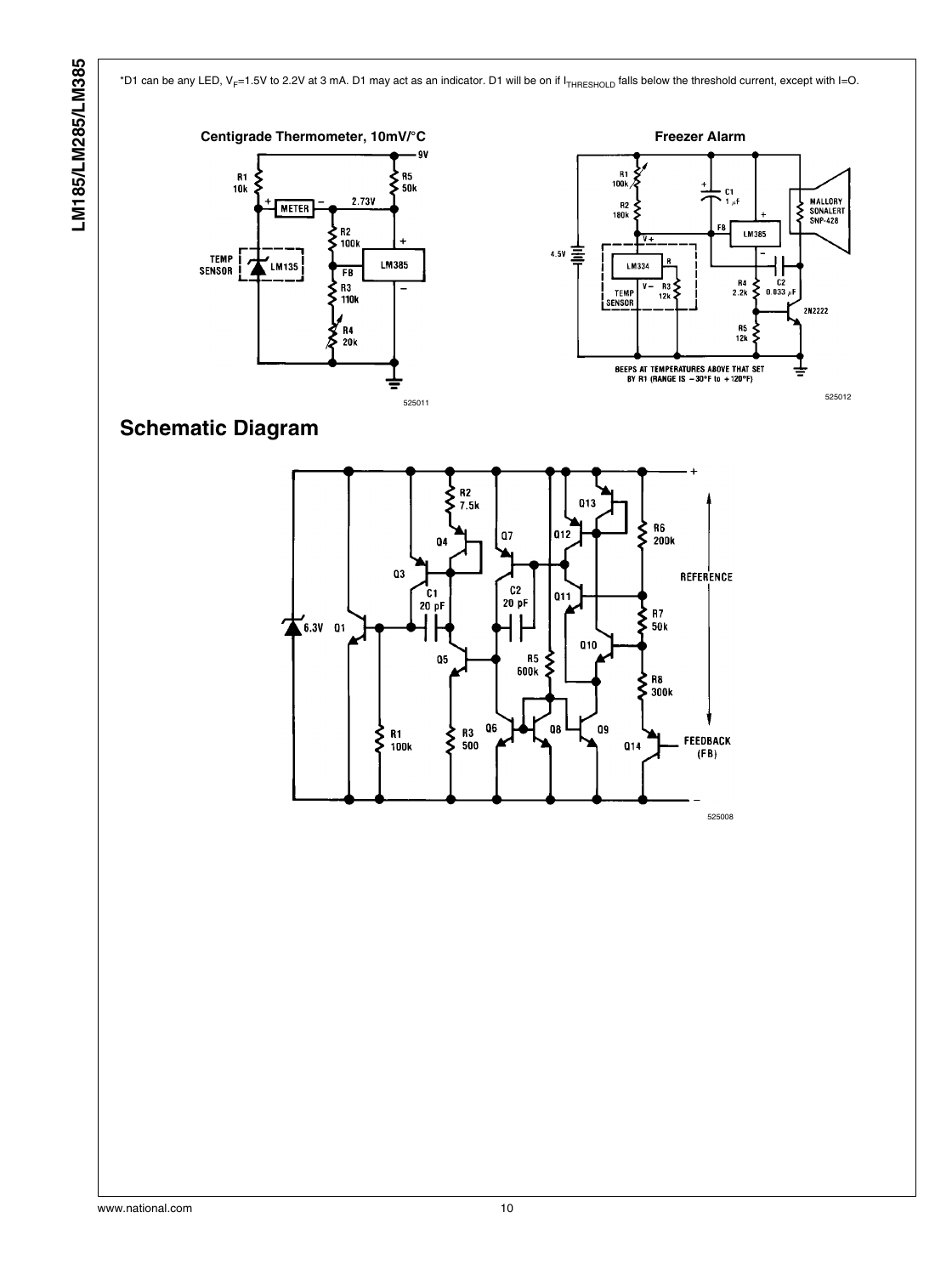

**LM185/LM285/LM385**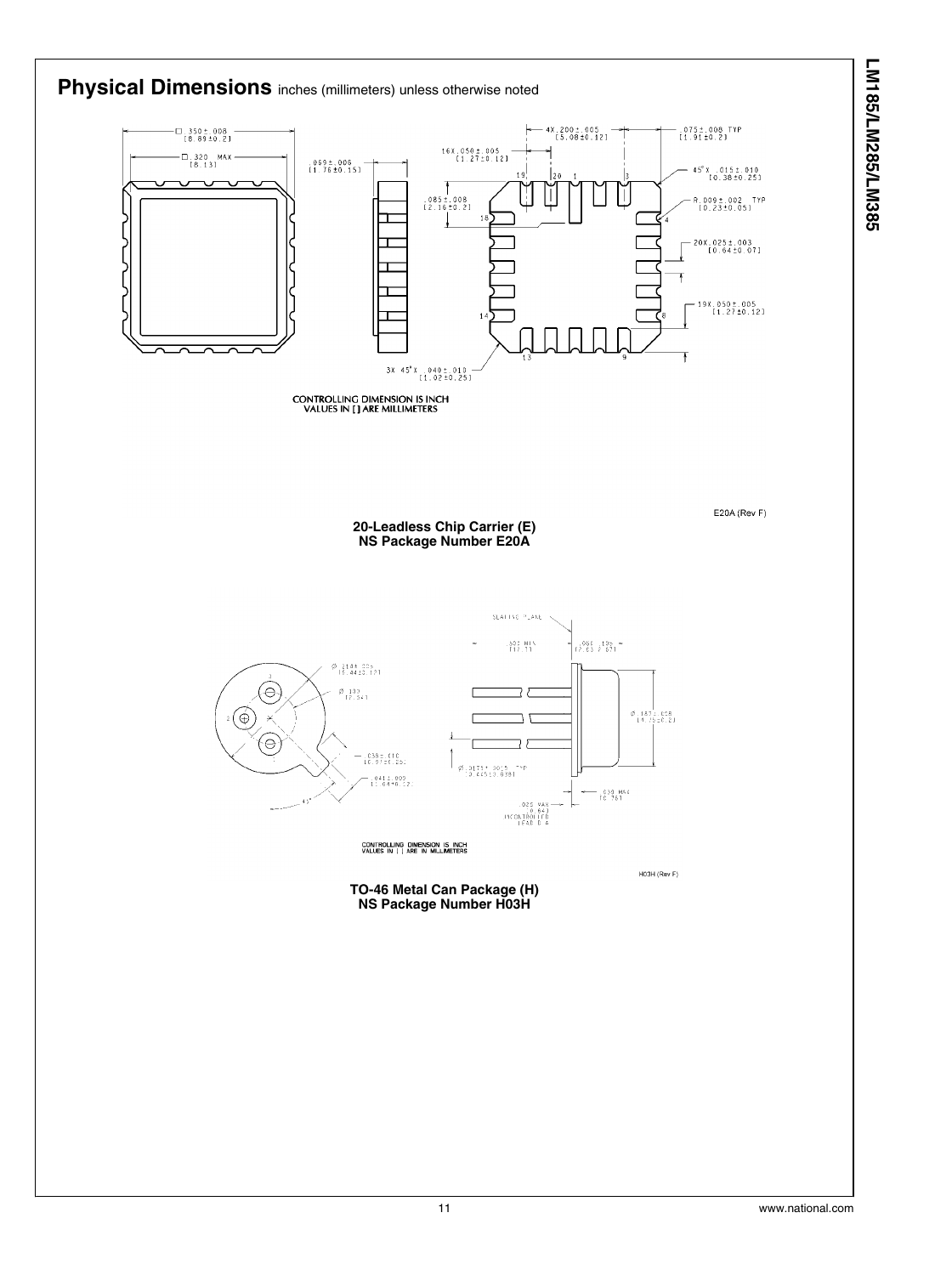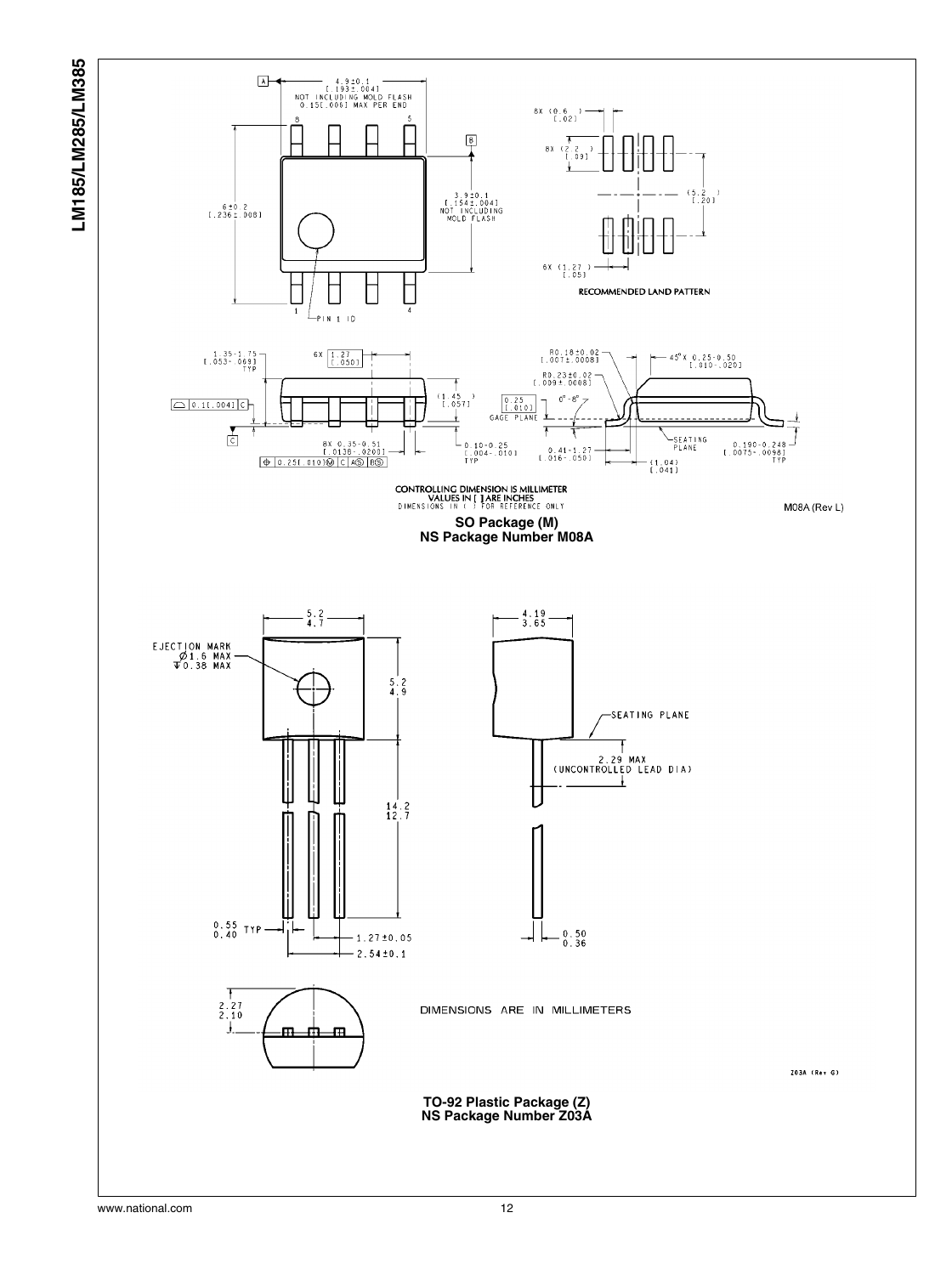## **Notes**

LM185/LM285/LM385 **LM185/LM285/LM385**